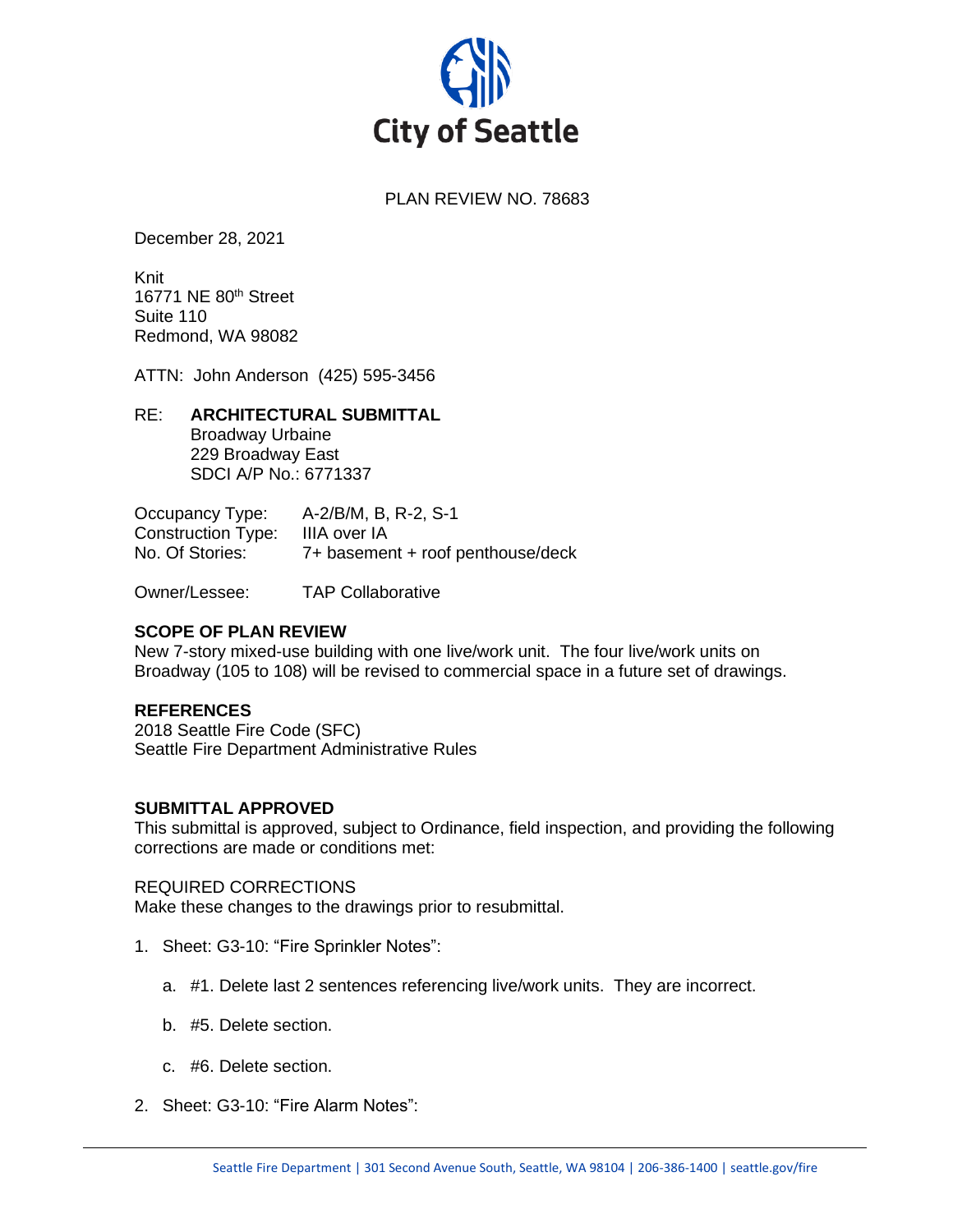- a. Delete reference to "Manual" fire alarm system.
- b. Delete reference to live/work units.
- c. Delete reference to manual fire alarm boxes.
- 3. Sheet: G3-10: "Energy Responder Radio Coverage":
	- a. Revise title to "Emergency Responder Radio Coverage".
- 4. Sheet: A2-18: Show and dimension solar panels and/or future solar zones a minimum of 4 feet from all roof edges. See SFD Client Assistance Memo 5124 noted in comment below.
- 5. Landscape Drawings: Specify permanent irrigation for landscaping on roof pursuant to SFC Section 317.4.1.

CONDITIONS OF APPROVAL

- 6. Future tenant improvements within each commercial tenant space are not included in this review and approval. Each tenant space shall be submitted for review and approval by the Seattle Fire Department.
- 7. Post building address so it is visible from the street. See specific requirements in SFC Section 505.
- 8. Solar photovoltaic power systems must conform to the requirements of SFC Section 1204.3. See SFD Client Assistance Memo 5124 for more details on requirements regarding photovoltaic systems at [http://www.seattle.gov/Documents/Departments/Fire/Business/5124CAM\\_PhotovoltaicPo](http://www.seattle.gov/Documents/Departments/Fire/Business/5124CAM_PhotovoltaicPowerSystems.pdf) [werSystems.pdf](http://www.seattle.gov/Documents/Departments/Fire/Business/5124CAM_PhotovoltaicPowerSystems.pdf)
- 9. This general approval does not include review and approval of the automatic sprinkler or fire alarm systems. Submit shop drawings for the fire protection systems through the Department of Construction and Inspections for approval prior to installation.
- 10. An automatic sprinkler system conforming to NFPA 13 is required pursuant to SFC Section 903.2.8. It shall be designed and installed in accordance with SFC Sections 903,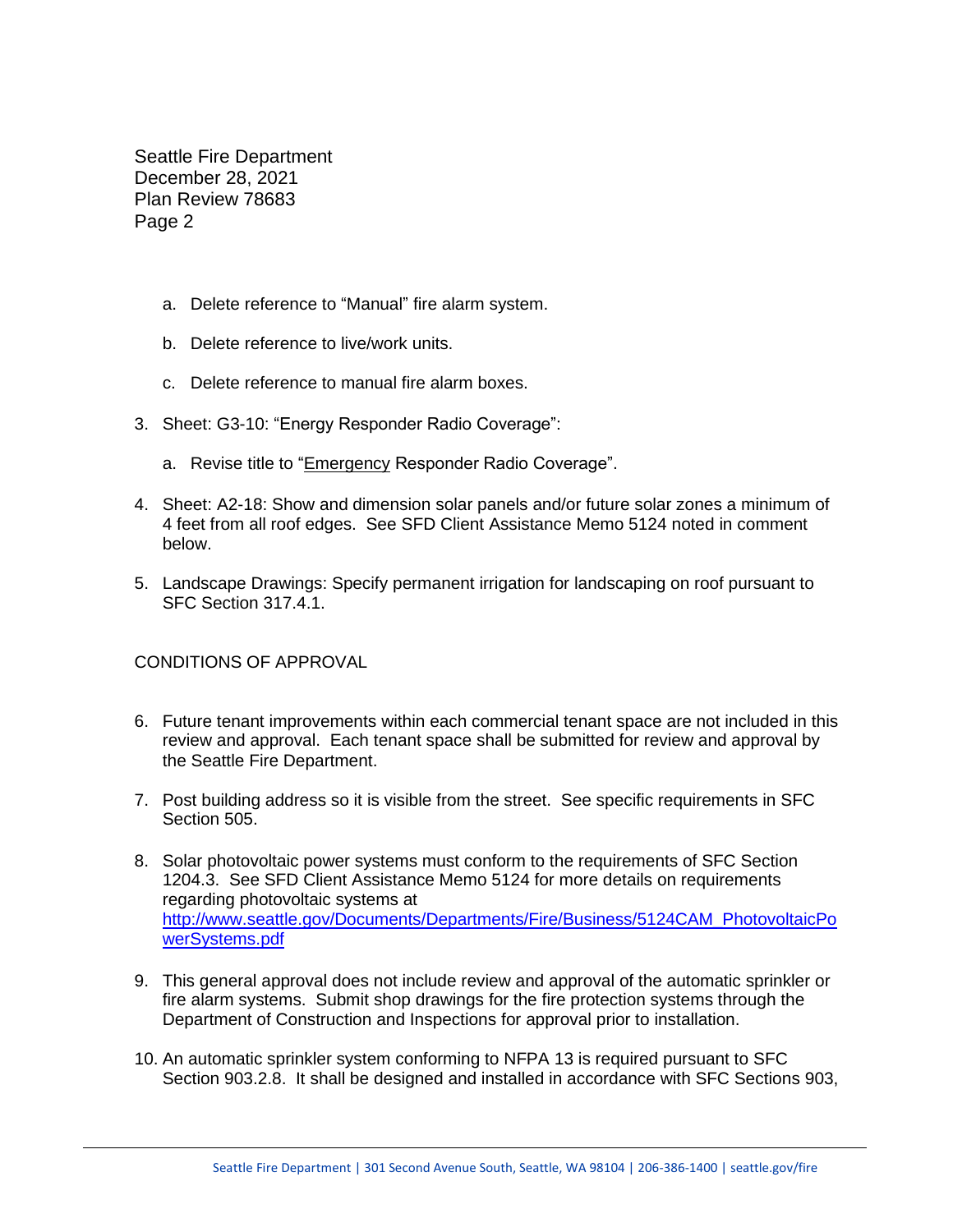> 912, and 913, NFPA 13, and SFD Administrative Rules. This includes but is not limited to:

- a. Hydraulic calculations shall be based on water supply information from a recent (within five years) Hydraulic Modeling Report or flow test in close proximity to the project site and in the same pressure zone pursuant to SFD Administrative Rule 9.03.20 Section 6.1. Submittals lacking this information will not be approved.
- b. A pressure reserve of 10% of the static pressure is required between the available water supply pressure and the system design pressure at the city main. The pressure reserve does not need to include the hose stream allowance pursuant to SFD Administrative Rule 9.03.20 Section 2.1.
- c. If the system is combined domestic/fire sprinkler, the hydraulic calculations must include anticipated domestic demand pursuant to NFPA 13R Section 9.5 unless an automatic shutoff valve is installed.
- d. The underground supply piping may extend a maximum of 10 feet under the building pursuant to SFD Administrative Rule 9.03.20 Section 2.17. This requirement does not apply for combined domestic and fire supply piping.
- e. The fire department connection (FDC) shall face a public street and be visible from the street, be unobstructed by fences, walls or vegetation, and have a minimum of 3 feet clear all around. The FDC shall be 1'6" to 4'0" above grade pursuant to NFPA 13 Section A8.17.2 and SFD Administrative Rule 9.03.20 Section 3.11.
- f. Backflow preventers shall be UL listed for fire service with approved valves and for the installed orientation pursuant to NFPA 13 Section 6.1.1.2. In addition, to be approved by King County Health Department, the backflow preventer must be approved by the USC Foundation for Cross-Connection Control and Hydraulic Research for the installed orientation and valve configuration.
- g. Commercial spaces shall have the following sprinkler protection:
	- i. Retail spaces (Group M) must comply with the requirements for Ordinary Hazard Group 2.
	- ii. Restaurant kitchens shall meet the requirements for Ordinary Hazard Group 1 with listed quick response sprinklers.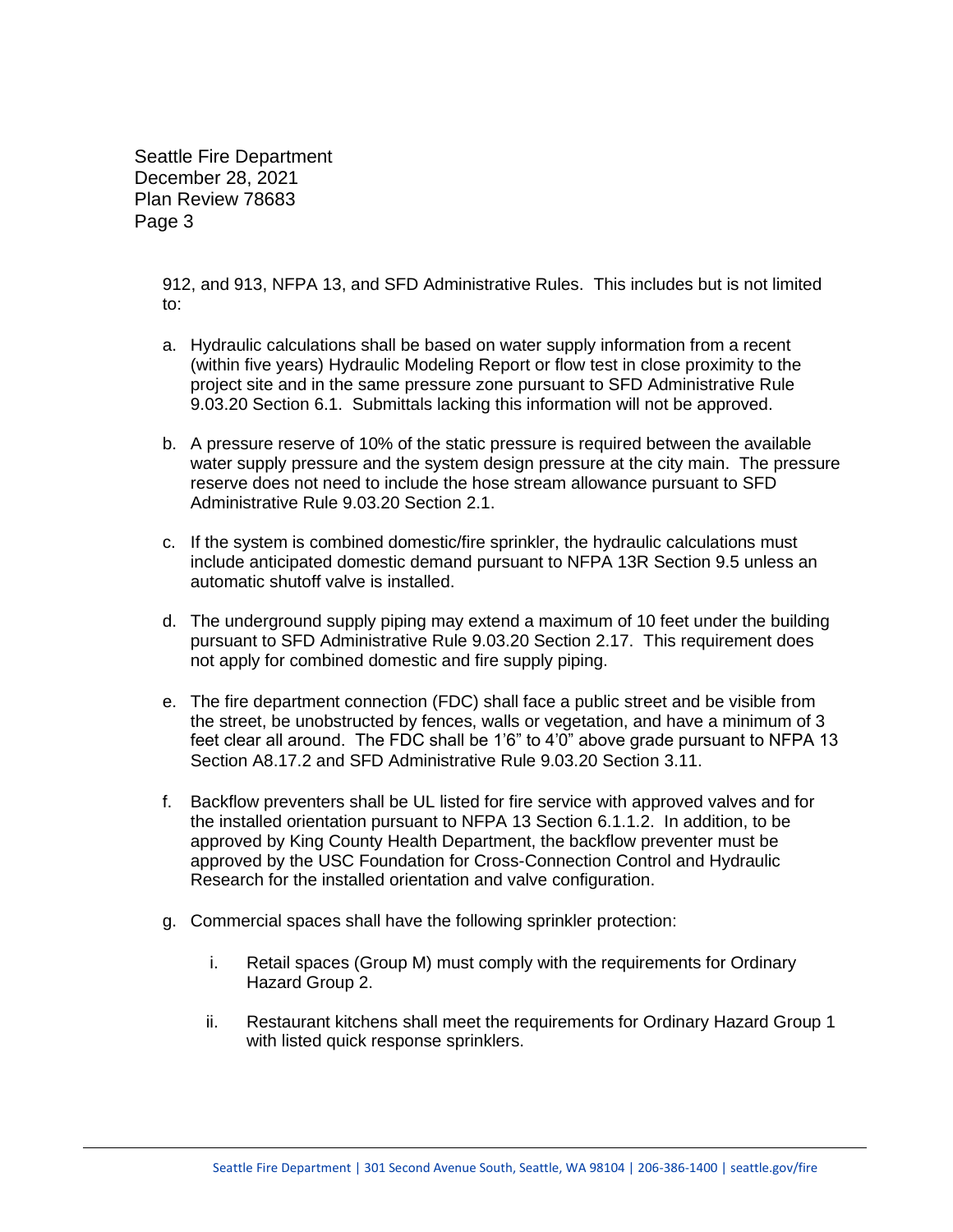- iii. Restaurant dining (Group A-2 or B) and other business uses (B occupancies) shall meet the requirements for Light Hazard. Install listed quick response sprinklers in light hazard areas.
- h. Trash and recycling, storage, and mechanical/electrical spaces shall meet the requirements for Ordinary Hazard Group 1.
- i. Live/work units shall meet the requirements for Light Hazard throughout the unit. Provide listed quick response or residential sprinklers.
- j. Dwelling units, lobbies, corridors, assembly, and office spaces shall meet the requirements for Light Hazard. Install listed quick response or residential sprinklers in light hazard areas.
- k. Sprinkler protection shall be provided as follows:
	- i. Recessed entries, building overhangs, canopies, covered patios, decks and balconies pursuant to SFD Administrative Rule 9.03.20 Sections 2.3, 2.4, and 2.5.
	- ii. At each floor stair landing pursuant to SFD Administrative Rule 9.03.20 Section 2.6.
	- iii. In the first floor restroom in each live/work unit, regardless of size.
	- iv. Bathrooms with a washer/dryer within the space.
	- v. In combustible concealed spaces such as attics, above suspended ceilings, and within soffits and interstitial spaces.
	- vi. Protection in elevator hoistways, machine rooms, and control rooms shall meet the requirements of SFD Administrative Rule 9.06.14.
	- vii. Sprinklers shall not be installed in the SCL transformer room pursuant to SBC Section 426.12 and SFC Section 903.3.1.1.1.
- l. Sprinkler installation shall be completed in the commercial tenant spaces and may not be deferred to a future tenant improvement project.
- m. CPVC piping may not be used in Ordinary Hazard areas exceeding 400 square feet pursuant to NFPA 13 Section 6.3.6.2.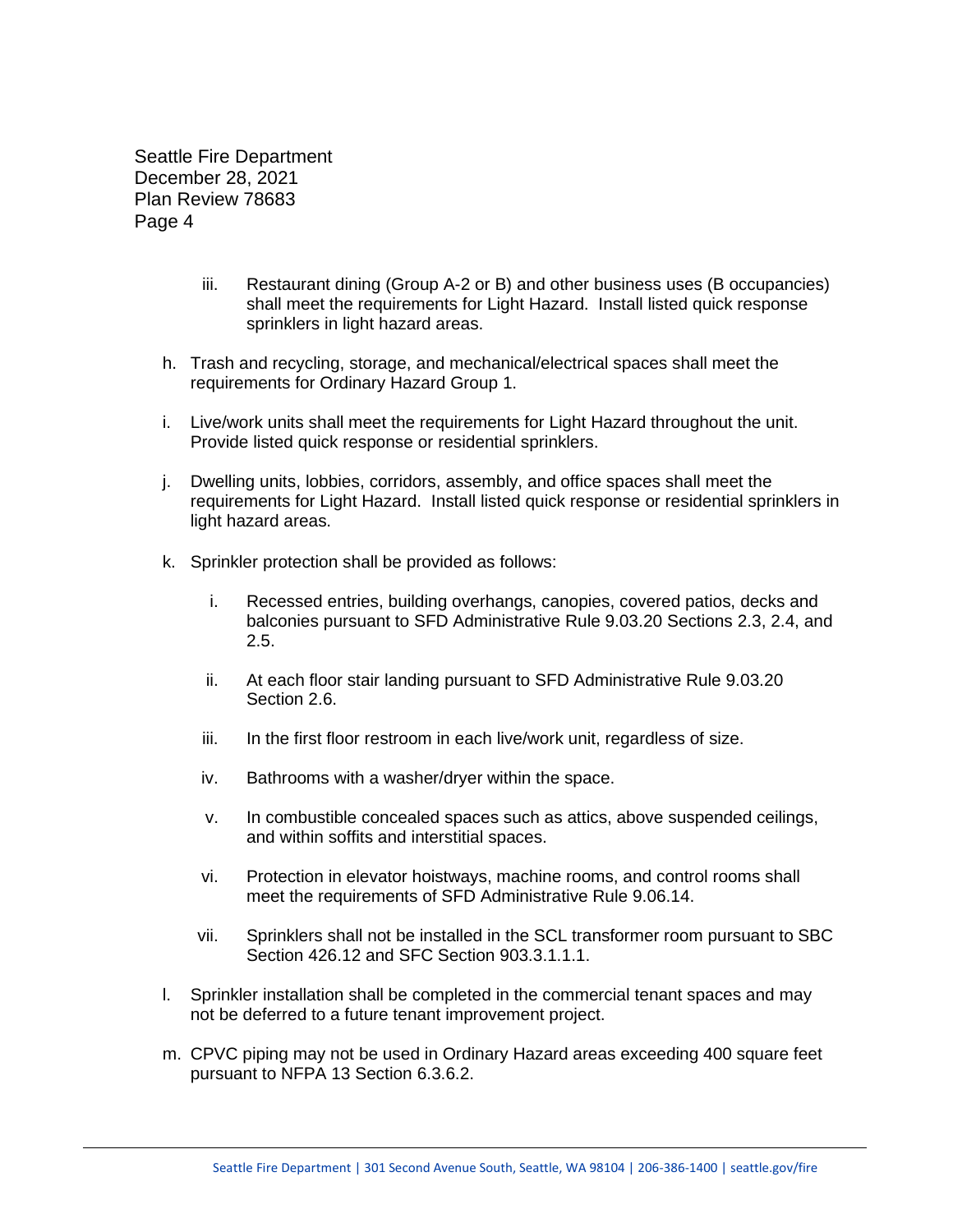- n. The sprinkler system shall be monitored by a central station approved by the Seattle Fire Department pursuant to SFC Section 903.4.1. The system shall also have an approved audible device located on the exterior of the building pursuant to SFC Section 903.4.2.
- 11. A Class I standpipe system is required pursuant to SFC Section 905.3.1. It shall be designed and installed in accordance with SFC 905, NFPA 14 and SFD Administrative Rule 9.03.20. This includes but is not limited to:
	- a. Standpipe risers shall be installed in every stairway pursuant to SFC Section 905.4. Other sprinkler risers are not permitted in enclosed exit stairways pursuant to SBC 1023.5.
	- b. Standpipe risers shall be interconnected and be provided with isolation valves pursuant to NFPA 14 Sections 7.5 and 6.3.2. Valves shall be accessible pursuant to SFD Administrative Rule 9.03.20 Section 2.15.
	- c. Hose connections shall be provided at intermediate landings or the floor landing but must be consistent throughout the building pursuant to SFC Section 905.4 #1. Provide hose connections at the roof elevation of every stairway with roof access pursuant to SFC 905.4 #5. Every portion of the building must be within 200 feet of a hose connection pursuant to SFC Section 905.4 #6.
	- d. Dry standpipe systems shall not be concealed in the building walls or above ceilings unless it is monitored with supervisory air pressure pursuant to NFPA 14 Section 6.1.1.
	- e. The standpipe system shall have a two-way fire department connection (FDC) that faces a public street and is located at least 10 feet from any building exit door. It shall be located within 400 feet of a fire hydrant pursuant to SFD Administrative Rule 9.03.20 Section 3.7. The FDC shall be 1'6" to 4'0" above grade pursuant to NFPA 14 Section 6.4.6 and SFD Administrative Rule 9.03.20 Section 3.11.
	- f. Provide a listed check valve as near as practicable to the point where the FDC joins the system pursuant to NFPA 14 Section 6.4.2. A check valve is also required for independent dry systems with a drain downstream of the valve.
- 12. A fire alarm system is required pursuant to SFC Section 907.2.9. It shall be designed and installed in accordance with the SFC Section 907, NFPA 72, and SFD Administrative Rules. This includes but is not limited to:
	- a. Locate the fire alarm control panel (FACP) or a remote annunciator inside the main building entrance pursuant to SFC 907.6.3.1.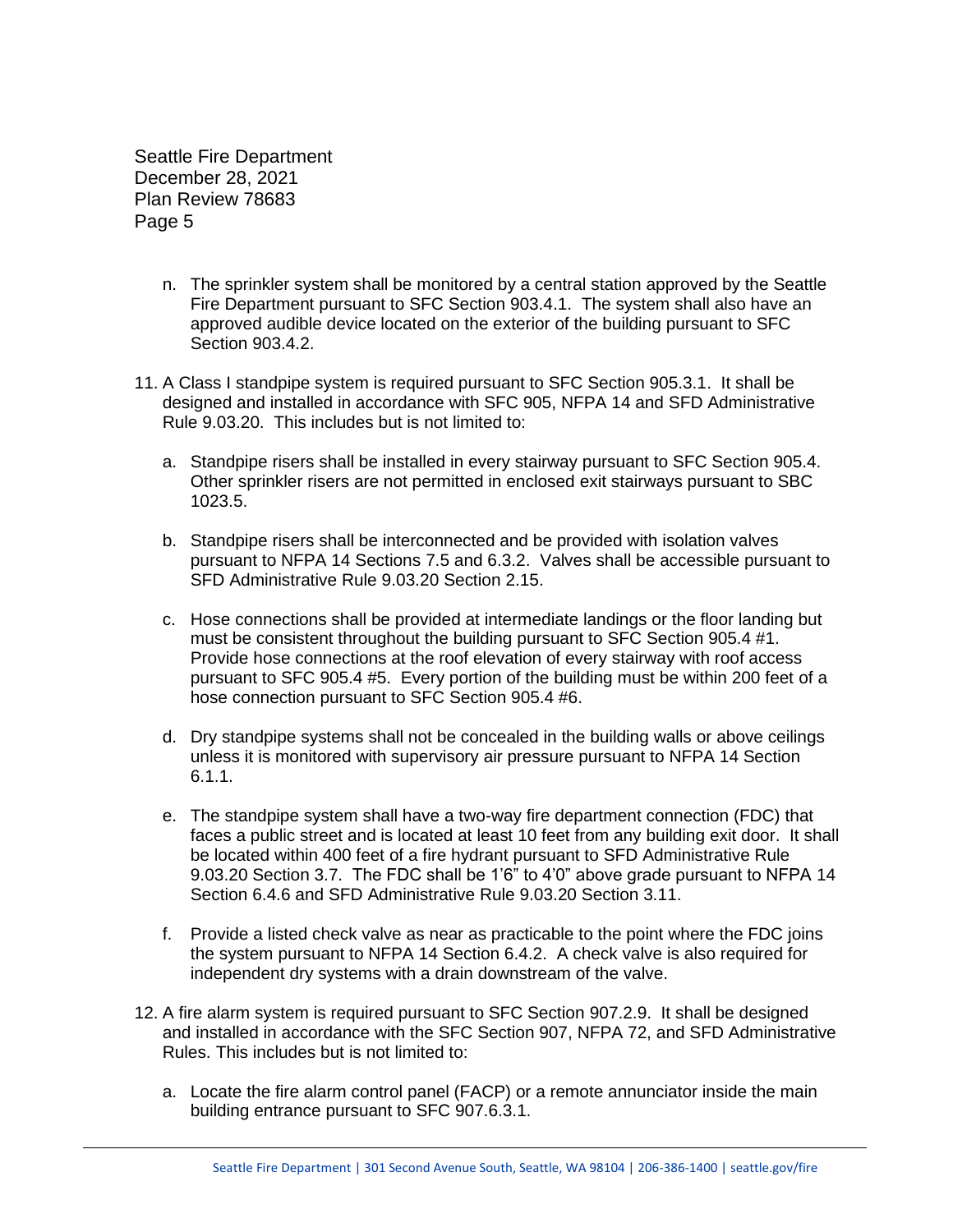- b. Provide one manual pull station at the FACP or the automatic sprinkler system main riser and control valve pursuant to SFC Section 907.2.
- c. Provide smoke detection at:
	- i. System panels and power supplies pursuant to SFC 907.4.1.
	- ii. Elevator lobbies pursuant to SFD Administrative Rule 9.06.14.
	- iii. Corridors with supply air that serve residential occupancies pursuant to SMC Section 606.2.4. The system shall shutdown supply air fans on smoke detection.
- d. Provide heat detection in the SCL transformer room pursuant to SFC Section 907.2.9.4.
- e. Provide smoke detection in elevator machine and control rooms and heat detection within 18 inches of elevator motors located in hoistways pursuant to SFD Administrative Rule 9.06.14.
- f. The fire alarm system shall control:
	- i. Elevator recall pursuant to SFD Administrative Rule 9.06.14.
	- ii. Smoke damper closure pursuant to SFC Section 907.3.1.
	- iii. Stairway pressurization pursuant to SBC Section 909.20.6 #2.
	- iv. Elevator pressurization pursuant to SBC Section 909.21.6.
- g. The system must provide audibility of 15-dBA above ambient sound levels and 75 dBA minimum throughout residential areas and 60dBA minimum throughout other areas pursuant to NFPA Sections 18.4.3.1 and 18.4.5.1.
- h. Provide low frequency audible alarms in sleeping rooms pursuant to NFPA 72 Section 18.4.5.3. Visible alarms are not required within dwelling units except in accessible units for the hearing impaired.
- i. Provide visible alarms in all public and common use areas (including all common-use decks) other than exit enclosures pursuant to SFC Section 907.5.2.3. Alarms shall be located pursuant to NFPA 72 Section 18.5.4.3 in rooms and Section 18.5.4.4 in corridors.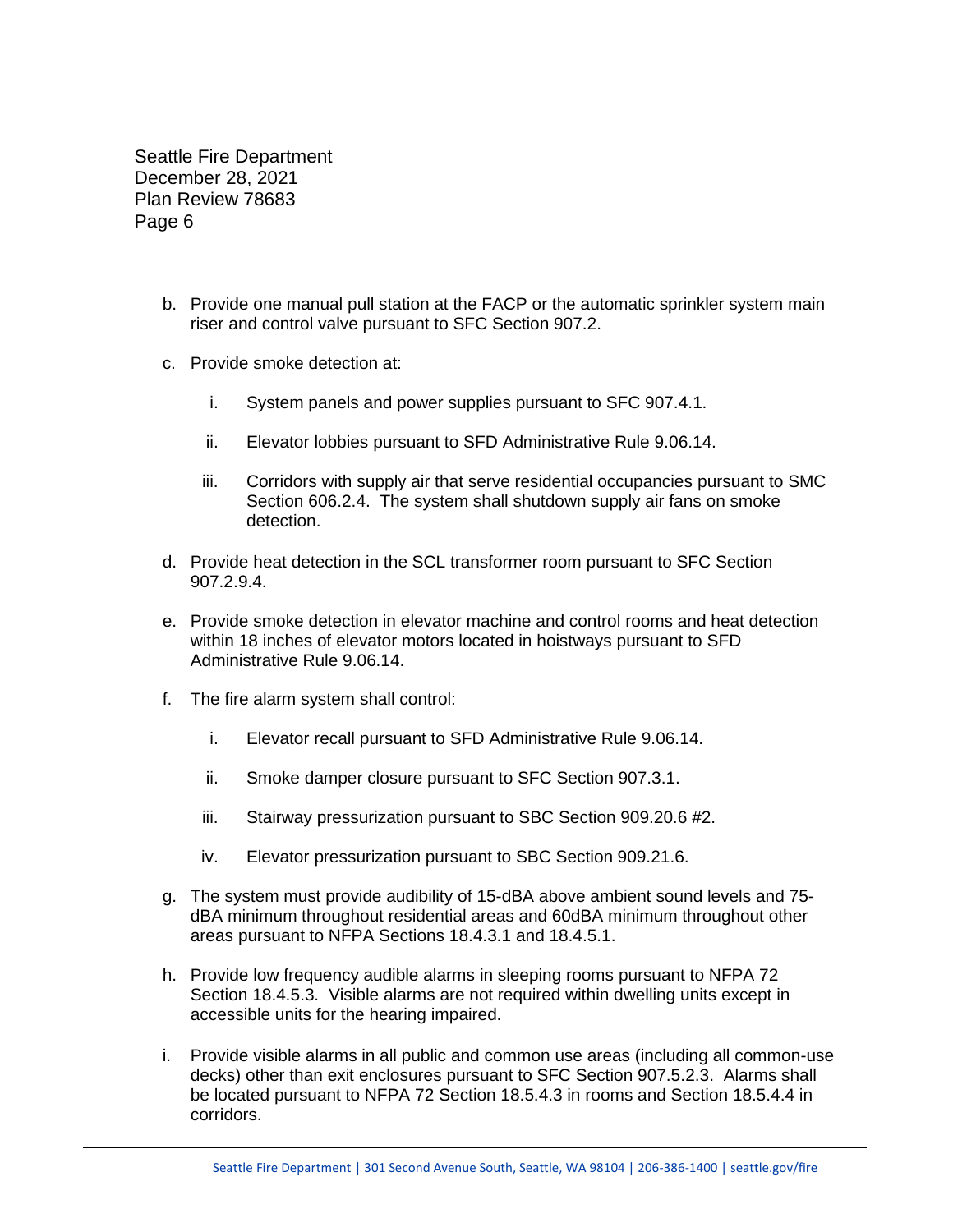- j. Provide visible alarms within the first floor commercial space in each live/work unit pursuant to SFC Section 907.5.2.3.
- k. Provide a minimum of one audible and visible alarm device within each commercial tenant space until a future tenant improvement requires revisions pursuant to SFD Administrative Rule 9.09.07.
- l. If interior egress doors to stairways are locked, they must unlock upon activation of the fire alarm system and signal from a switch adjacent to the fire alarm annunciator in the main entry lobby pursuant to SFC Section 1008.1.9.11 Exception 3.
- m. The fire alarm system shall monitor automatic sprinkler system waterflow switches and sprinkler and standpipe valve tamper indicators pursuant to SFC Section 903.4.
- n. The fire alarm system shall be monitored by a central station approved by the Seattle Fire Department pursuant to SFC Section 907.6.5.
- 13. Smoke dampers shall be actuated by smoke detectors installed pursuant to SBC Section 717.3.3.2 and the detectors shall be connected to the building fire alarm system.
- 14. The shaft pressurization system shall have a firefighter's smoke control panel pursuant to SFC Section 909.16. This panel shall be located adjacent to the fire alarm annunciator inside the main building entrance.
- 15. If provided, locate the central control point for the two-way communication system adjacent to the fire alarm annunciator inside the main building entrance pursuant to SFC Section 1009.8.1. See SFD Client Assistance Memo 5122 for more details on area of refuge two-way communication systems at [http://www.seattle.gov/Documents/Departments/Fire/Business/5122CAM%20WiredSyste](http://www.seattle.gov/Documents/Departments/Fire/Business/5122CAM%20WiredSystems.pdf) [ms.pdf](http://www.seattle.gov/Documents/Departments/Fire/Business/5122CAM%20WiredSystems.pdf) This communication system is not part of the building fire alarm system.
- 16. This building must provide minimum in-building signal strength for emergency responder radios pursuant to SFC Section 510. Prior to receiving a certificate of occupancy, this building will require BDA/DAS installed, or a form certifying that the building or portions of the building meet section 510 signal strength requirements without the use of BDA/DAS. For more information see Client Assistance Memorandum #5123 and the "Coverage Sufficient Without BDA" form here:

[http://www.seattle.gov/Documents/Departments/Fire/Business/Assessment%20of%20Co](http://www.seattle.gov/Documents/Departments/Fire/Business/Assessment%20of%20Coverage%20Without%20BDA-DAS.pdf) [verage%20Without%20BDA-DAS.pdf](http://www.seattle.gov/Documents/Departments/Fire/Business/Assessment%20of%20Coverage%20Without%20BDA-DAS.pdf)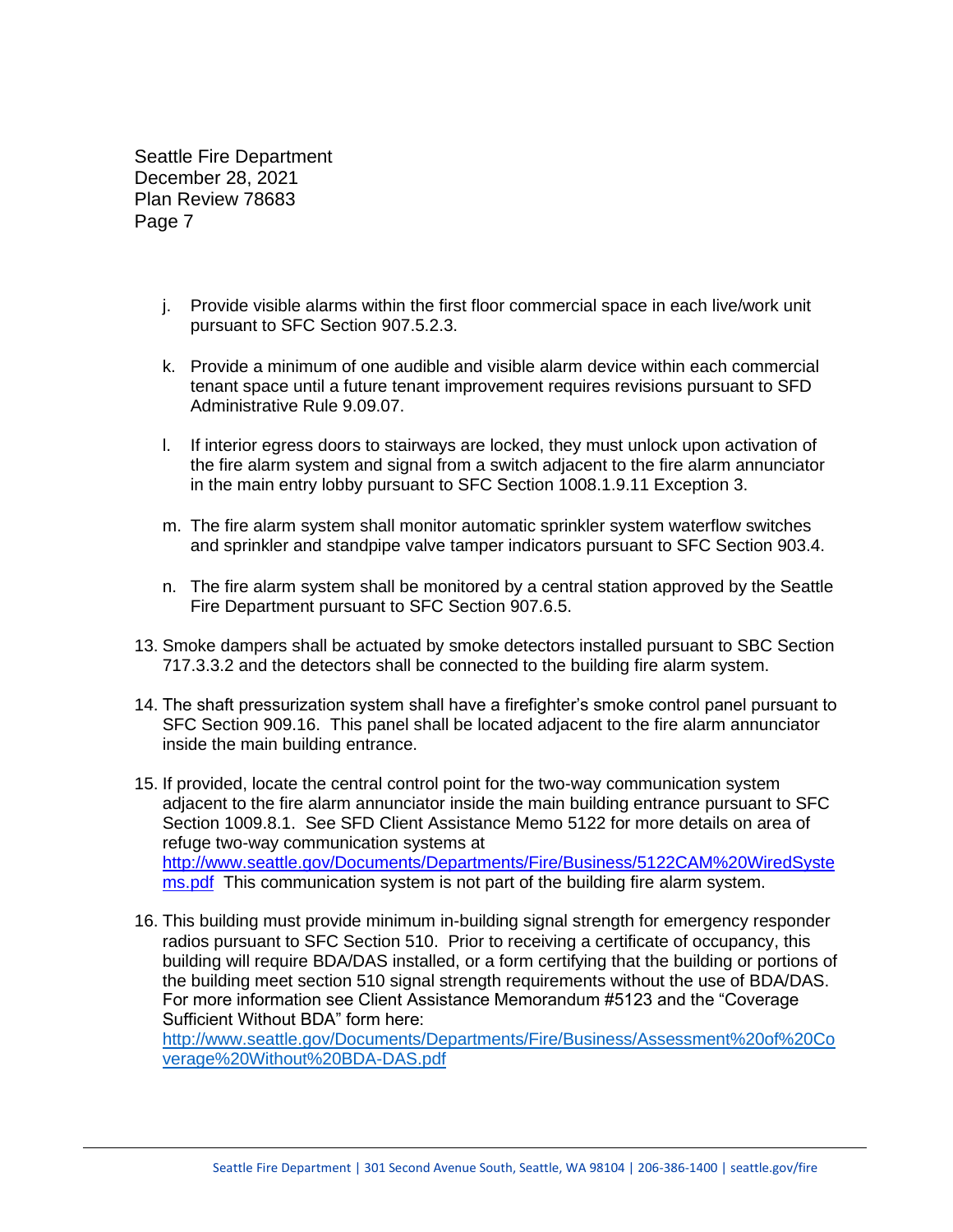- 17. Provide a Class 2-A fire extinguisher for every 3,000  $\mathrm{ft}^2$  of ordinary hazard occupancy (trash, storage, mechanical) and for every 6,000 ft<sup>2</sup> of light hazard occupancy (residential, assembly, office) pursuant to SFC Section 906. Verify that all portions of the building are within 75 feet of travel distance to a fire extinguisher. The fire extinguishers should be located in conspicuous locations along normal paths of travel. See SFD Client Assistance Memo 5961 for more details at [http://www.seattle.gov/Documents/Departments/Fire/Business/5961CAM%20FireExtingui](http://www.seattle.gov/Documents/Departments/Fire/Business/5961CAM%20FireExtinguisher.pdf) [sher.pdf](http://www.seattle.gov/Documents/Departments/Fire/Business/5961CAM%20FireExtinguisher.pdf)
- 18. Provide a Class 2-A fire extinguisher within the first floor commercial space in each live/work unit. The fire extinguisher should be located in conspicuous locations along normal paths of travel. See SFD Client Assistance Memo 5961 for more details at [http://www.seattle.gov/Documents/Departments/Fire/Business/5961CAM%20FireExtingui](http://www.seattle.gov/Documents/Departments/Fire/Business/5961CAM%20FireExtinguisher.pdf) [sher.pdf](http://www.seattle.gov/Documents/Departments/Fire/Business/5961CAM%20FireExtinguisher.pdf)
- 19. Provide fire safety during construction work in accordance with SFC Chapter 33 that includes temporary heating equipment, precautions against fire, flammable and combustible liquids, flammable gases, explosive materials, owner's responsibility for fire protection, fire reporting, access for firefighting, water supply for fire protection, standpipes, automatic sprinkler systems, portable fire extinguishers, motorized construction equipment, and safeguarding roofing operations.
- 20. Provide Class 2-A fire extinguishers pursuant to SFC Section 3315 during construction at the following locations:
	- a. At each stairway on all floor levels where combustible materials are stored or used.
	- b. In every storage and construction office shed.
	- c. Where special hazards exist including, but not limited to, the storage and use flammable and combustible liquids.
	- d. In every room or space within the building used for storage, a dressing room, or a workshop.
	- e. Temporary enclosures.
	- f. Within 30 feet of hot work.
- 21. Provide a construction standpipe pursuant to SFC Section 3313 and NFPA 14 Chapter 12. The construction standpipe system shall be installed when the progress of construction is not more than 40 feet in height above the lowest level of fire department access. Such standpipe systems shall be extended as construction progresses to have